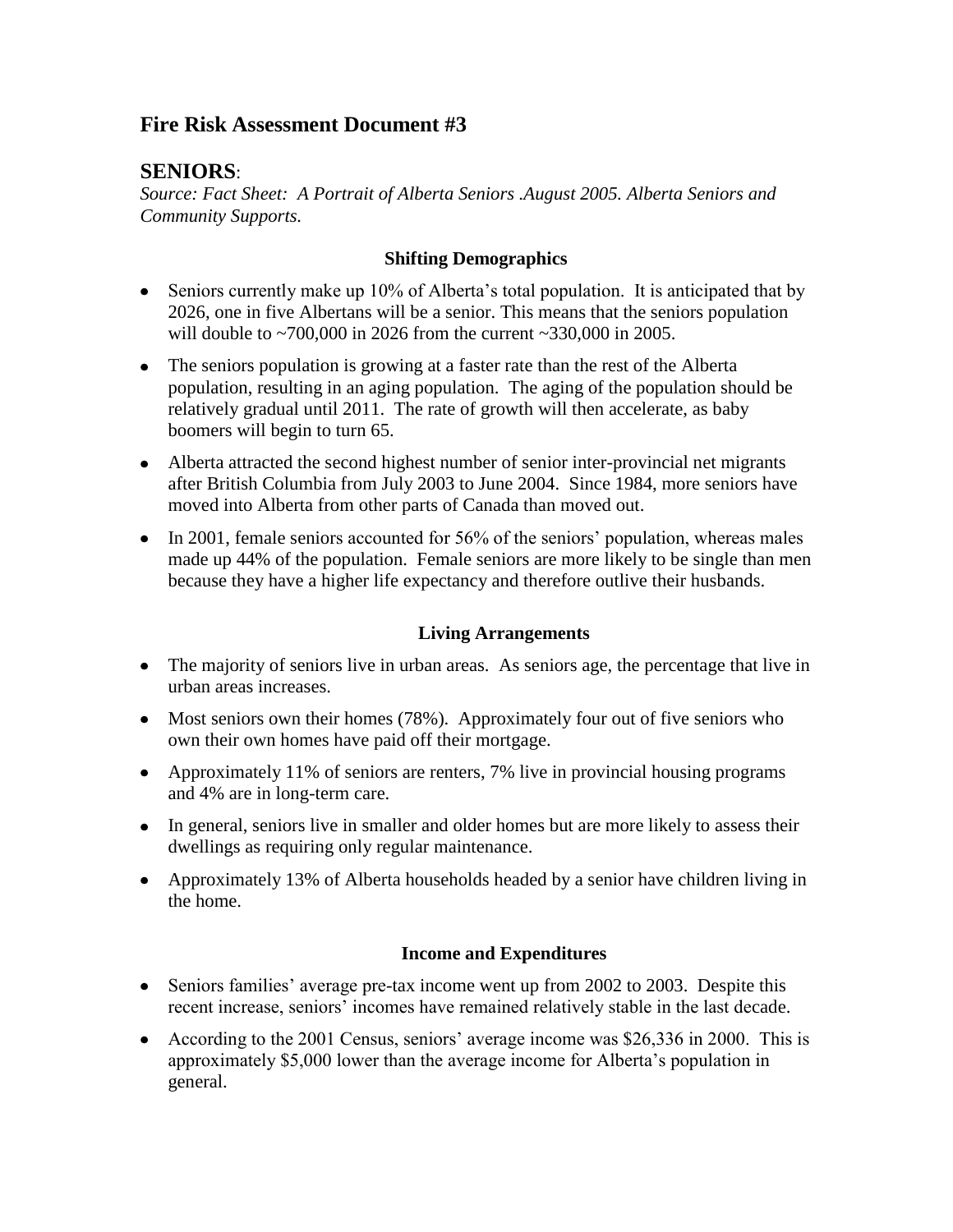- Seniors receive income from a variety of sources. Almost all Alberta seniors receive some income from government transfer payments but the majority of seniors' income comes from non-government sources.
- Alberta seniors' spending patterns are different than those of the overall Alberta population. For instance, in 2003, seniors spent an average of \$1,166 per person on health care. This is approximately \$440 more per person than the amount spent by non-seniors.

## **Heritage**

- Seniors are more likely to have been born outside of Canada than the Alberta population in general. This is particularly true among those aged 90 and over. Seniors who were born outside of Canada come from many parts of the world.
- The mother tongue of almost one-third of Alberta seniors is neither English nor French, however the vast majority are able to converse in English.
- There are over 5,000 Aboriginal seniors in Alberta. Overall, Aboriginal seniors are younger than the general senior population with a higher percentage in the 65-69 age category and a lower percentage in the 70-84 age category.

#### **Labour and Education**

- In 2003, 11.2% of Alberta residents over the age of 65 participated in the provincial workforce. Alberta seniors are more active in the labour force than other Canadian seniors. Employed seniors are more likely to work in the farming industry, part-time, from home and be self-employed than other Albertans.
- Just over half (55.5%) of seniors have less than a high school education. Almost 5% (4.6%) of seniors have trade credentials, 8.2% have a college certificate or diploma and 9.9% have university qualifications. In all, 25.8% of seniors have qualifications beyond high school. Educational outcome varies by gender.

#### **Health and Community Involvement**

- The majority of seniors rate their health as "excellent", "very good" or "good." It is believed that today's seniors are healthier than previous generations of seniors.
- Seniors are involved in their communities. Approximately one in five seniors participated in some form of volunteer work in 2000 and over 80 percent made financial donations to charities in 2000.
	- $\bullet$ Smoking and drinking are less common among seniors. Approximately 12% of seniors considered themselves daily or occasional smokers, compared to 23% of the total provincial population
	- In 2003, 39% of Alberta seniors were physically active or moderately active and 53% were inactive. 40% of senior men and 37% of senior women reported that they were physically active. The percentage of Alberta seniors reporting low social support increased from 1.4% in 1996 to 4.6% in 2000.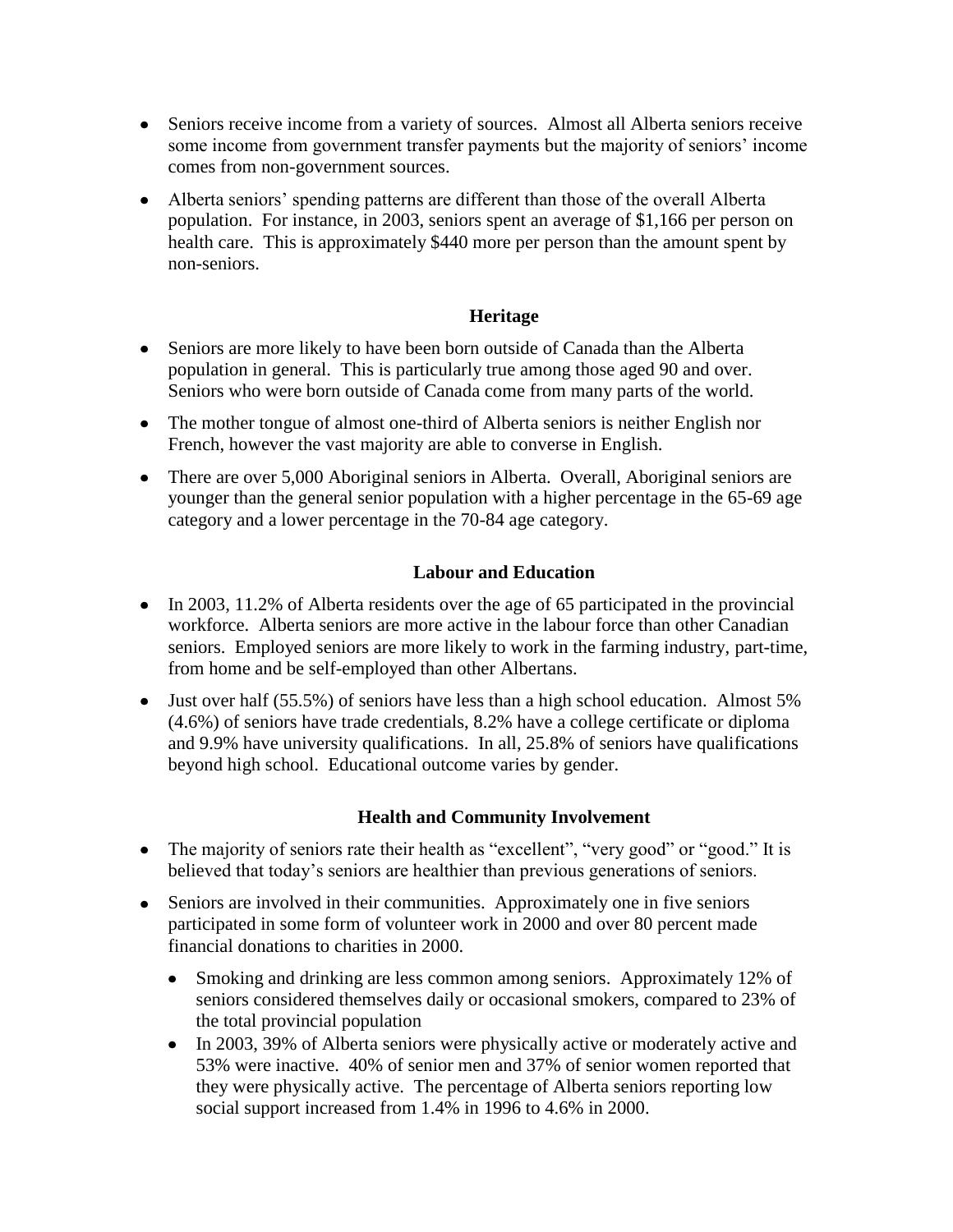## **Prevalence of Disability**

PALS 2001 data is the most current source of disability statistics currently available in Canada and is used by governments, researchers/academics, service organizations, and the public.

- Total Alberta population: 2,243,970
- Total Alberta population with disabilities: 331, 760 (14.8% of total pop.)
- Nearly half of all Alberta seniors (45.7%) reported having disabilities. This is a total of 122,290 seniors.
- Prevalence was 3.4% higher for females aged 65 to 74 than for their male counterparts (37% and 33.6% respectively).
- Prevalence became slightly higher for males aged  $75+$  than for their female counterparts (56.7%, 55.5%).

| <b>Disability</b> | <b>Total Number</b> |
|-------------------|---------------------|
| Hearing           | 51,530              |
| Seeing            | 22,330              |
| Speech            | 8,320               |
| Mobility          | 89,830              |
| Agility           | 81,910              |
| Pain              | 79,240              |
| Learning          | 4,500               |
| Memory            | 14,540              |
| Developmental     | N/A                 |
| Psychological     | 6,520               |
| Unknown           | 4,190               |

#### **Total Number of Alberta Seniors with Disabilities by Type\***

**Source:** Alberta Human Resources and Employment, *Alberta Profile: Persons with Disabilities in the Labour Force*, January 2004

**\*Note:** that when added up, the totals will not equal the total number of seniors with disabilities. This is because individuals may report more than one disability.

Of Albertans living in households 12.5% were reported as having activity limitations or a disability rate of 12.5% in 2001. The disability rate increases with age. Survey results confirm that the disability rate gradually increases with age. From 3.3% among children aged 0 to 14, it rises to nearly 10% among adults aged 15 to 64 and climbs to more than